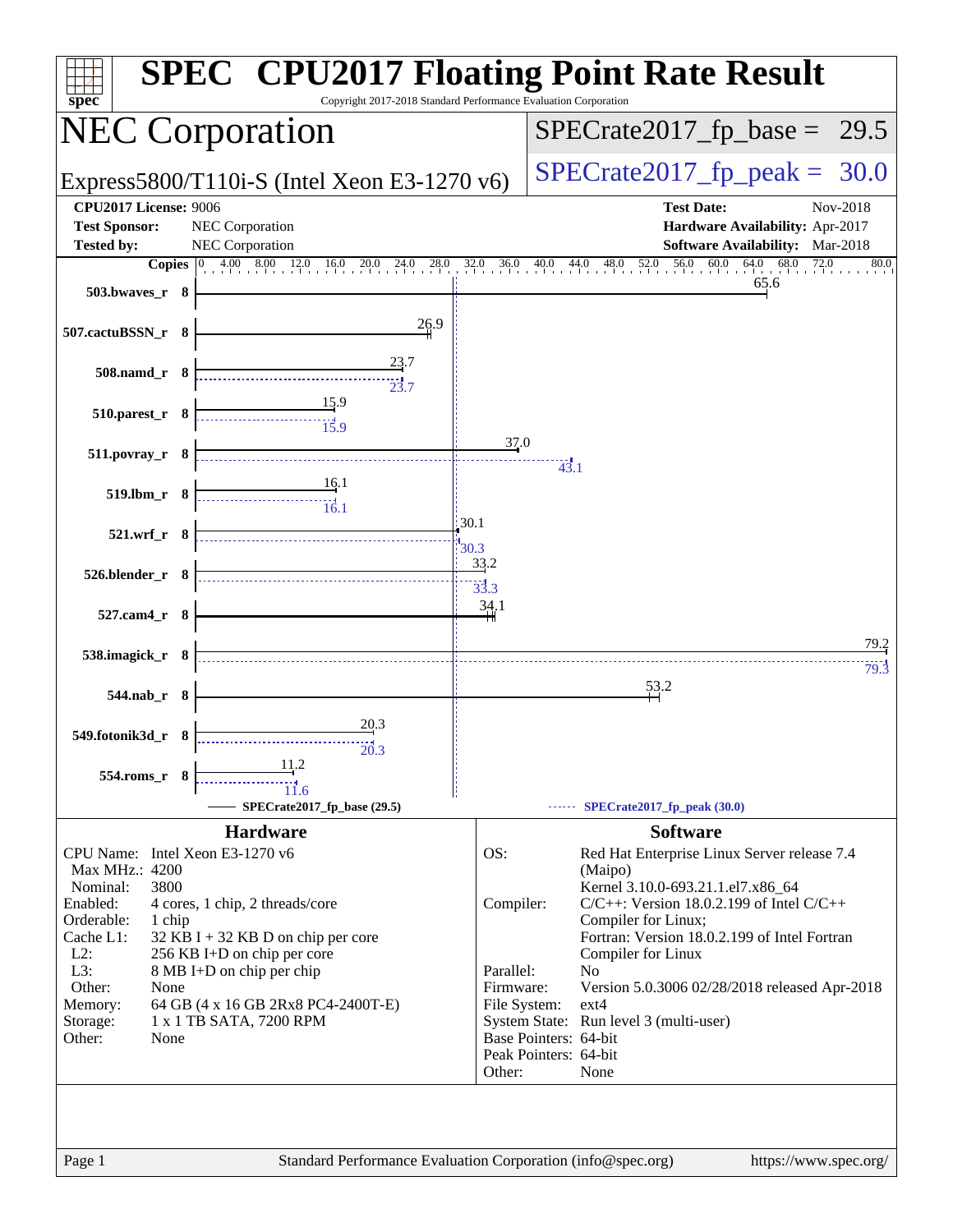| <b>SPEC CPU2017 Floating Point Rate Result</b><br>$spec^*$<br>Copyright 2017-2018 Standard Performance Evaluation Corporation |               |                        |       |                |       |                |       |               |                                |              |                   |              |                                 |              |
|-------------------------------------------------------------------------------------------------------------------------------|---------------|------------------------|-------|----------------|-------|----------------|-------|---------------|--------------------------------|--------------|-------------------|--------------|---------------------------------|--------------|
| <b>NEC Corporation</b>                                                                                                        |               |                        |       |                |       |                |       |               | $SPECrate2017_fp\_base = 29.5$ |              |                   |              |                                 |              |
| Express5800/T110i-S (Intel Xeon E3-1270 v6)                                                                                   |               |                        |       |                |       |                |       |               | $SPECrate2017_fp\_peak = 30.0$ |              |                   |              |                                 |              |
| <b>CPU2017 License: 9006</b>                                                                                                  |               |                        |       |                |       |                |       |               |                                |              | <b>Test Date:</b> |              | Nov-2018                        |              |
| <b>Test Sponsor:</b>                                                                                                          |               | NEC Corporation        |       |                |       |                |       |               |                                |              |                   |              | Hardware Availability: Apr-2017 |              |
| <b>Tested by:</b>                                                                                                             |               | <b>NEC Corporation</b> |       |                |       |                |       |               |                                |              |                   |              | Software Availability: Mar-2018 |              |
| <b>Results Table</b>                                                                                                          |               |                        |       |                |       |                |       |               |                                |              |                   |              |                                 |              |
| <b>Base</b>                                                                                                                   |               |                        |       |                |       |                |       | <b>Peak</b>   |                                |              |                   |              |                                 |              |
| <b>Benchmark</b>                                                                                                              | <b>Copies</b> | <b>Seconds</b>         | Ratio | <b>Seconds</b> | Ratio | <b>Seconds</b> | Ratio | <b>Copies</b> | <b>Seconds</b>                 | <b>Ratio</b> | <b>Seconds</b>    | <b>Ratio</b> | <b>Seconds</b>                  | <b>Ratio</b> |
| 503.bwaves r                                                                                                                  | 8             | 1224                   | 65.6  | 1224           | 65.6  | 1224           | 65.5  | 8             | 1224                           | 65.6         | 1224              | 65.6         | 1224                            | 65.5         |
| 507.cactuBSSN r                                                                                                               | 8             | 376                    | 26.9  | 375            | 27.0  | 381            | 26.6  | 8             | 376                            | 26.9         | 375               | 27.0         | 381                             | 26.6         |
| 508.namd_r                                                                                                                    | 8             | 319                    | 23.8  | 322            | 23.6  | 320            | 23.7  | 8             | 321                            | 23.7         | 319               | 23.8         | 323                             | 23.6         |
| 510.parest_r                                                                                                                  | 8             | 1315                   | 15.9  | 1318           | 15.9  | 1311           | 16.0  | 8             | 1314                           | 15.9         | 1315              | 15.9         | 1314                            | 15.9         |
| 511.povray_r                                                                                                                  | 8             | 505                    | 37.0  | 507            | 36.9  | 505            | 37.0  | 8             | 432                            | 43.2         | 434               | 43.0         | 434                             | 43.1         |
| 519.1bm r                                                                                                                     | 8             | 524                    | 16.1  | 524            | 16.1  | 525            | 16.1  | 8             | 525                            | 16.1         | 525               | <b>16.1</b>  | 525                             | 16.1         |
| 521.wrf r                                                                                                                     | 8             | 597                    | 30.0  | 594            | 30.2  | 595            | 30.1  | 8             | 591                            | 30.3         | 592               | 30.3         | 593                             | 30.2         |
| 526.blender r                                                                                                                 | 8             | 367                    | 33.2  | 367            | 33.2  | 367            | 33.2  | 8             | 366                            | 33.3         | 366               | 33.3         | 367                             | 33.2         |
| $527$ .cam $4r$                                                                                                               | 8             | 411                    | 34.1  | 407            | 34.4  | 418            | 33.5  | 8             | 411                            | 34.1         | 407               | 34.4         | 418                             | 33.5         |
| 538.imagick_r                                                                                                                 | 8             | 251                    | 79.2  | 251            | 79.2  | 251            | 79.3  | 8             | 251                            | 79.2         | 251               | 79.3         | 251                             | 79.3         |
| 544.nab r                                                                                                                     | 8             | 253                    | 53.2  | 258            | 52.1  | 253            | 53.2  | 8             | 253                            | 53.2         | 258               | 52.1         | 253                             | 53.2         |
| 549.fotonik3d r                                                                                                               | 8             | 1532                   | 20.4  | 1533           | 20.3  | 1533           | 20.3  | 8             | 1533                           | 20.3         | 1533              | 20.3         | 1534                            | 20.3         |
| 554.roms r                                                                                                                    | 8             | 1133                   | 11.2  | 1139           | 11.2  | 1141           | 11.1  | 8             | 1102                           | 11.5         | 1097              | 11.6         | 1099                            | 11.6         |
| SPECrate2017 fp base $=$<br>29.5                                                                                              |               |                        |       |                |       |                |       |               |                                |              |                   |              |                                 |              |
| $SPECrate2017_fp_peak =$<br>30.0                                                                                              |               |                        |       |                |       |                |       |               |                                |              |                   |              |                                 |              |

Results appear in the [order in which they were run](http://www.spec.org/auto/cpu2017/Docs/result-fields.html#RunOrder). Bold underlined text [indicates a median measurement](http://www.spec.org/auto/cpu2017/Docs/result-fields.html#Median).

#### **[Submit Notes](http://www.spec.org/auto/cpu2017/Docs/result-fields.html#SubmitNotes)**

 The taskset mechanism was used to bind copies to processors. The config file option 'submit' was used to generate taskset commands to bind each copy to a specific processor. For details, please see the config file.

#### **[Operating System Notes](http://www.spec.org/auto/cpu2017/Docs/result-fields.html#OperatingSystemNotes)**

Stack size set to unlimited using "ulimit -s unlimited"

#### **[General Notes](http://www.spec.org/auto/cpu2017/Docs/result-fields.html#GeneralNotes)**

Environment variables set by runcpu before the start of the run: LD\_LIBRARY\_PATH = "/home/cpu2017/lib/ia32:/home/cpu2017/lib/intel64:/home/cpu2017/je5.0.1-32:/home/cpu2017/je5.0.1-64"

 Binaries compiled on a system with 1x Intel Core i7-6700K CPU + 32GB RAM memory using Redhat Enterprise Linux 7.5 Transparent Huge Pages enabled by default Prior to runcpu invocation Filesystem page cache synced and cleared with: sync; echo 3 > /proc/sys/vm/drop\_caches

 Yes: The test sponsor attests, as of date of publication, that CVE-2017-5754 (Meltdown) is mitigated in the system as tested and documented.

**(Continued on next page)**

| Page 2 | Standard Performance Evaluation Corporation (info@spec.org) | https://www.spec.org/ |
|--------|-------------------------------------------------------------|-----------------------|
|--------|-------------------------------------------------------------|-----------------------|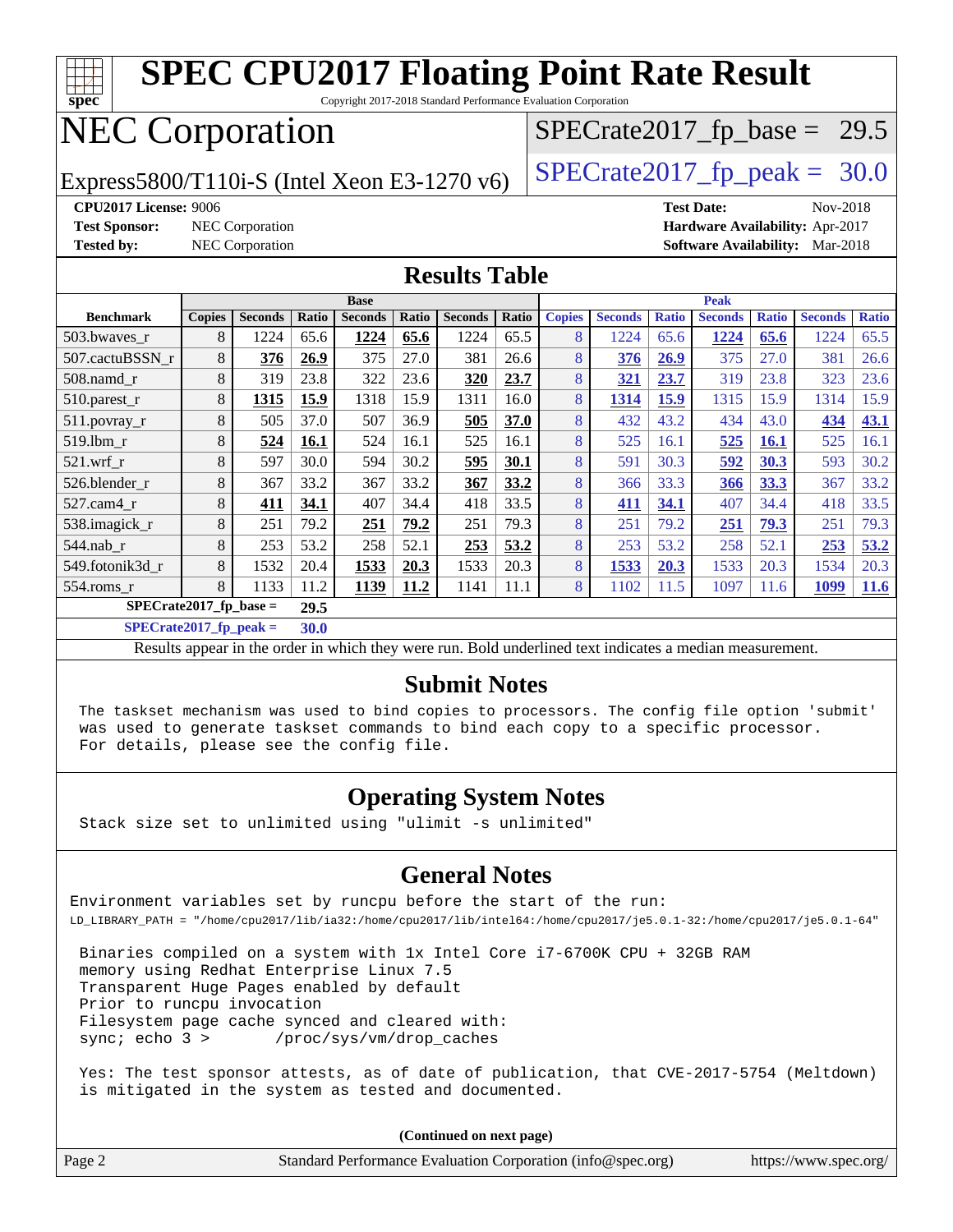| $Spec^*$                                                                                                                                                                                                                                                                                                                                                                                                                                                                                                                                                                                                                                                                                                                                                                                                                      | Copyright 2017-2018 Standard Performance Evaluation Corporation                                                                  | <b>SPEC CPU2017 Floating Point Rate Result</b> |                                                                                |
|-------------------------------------------------------------------------------------------------------------------------------------------------------------------------------------------------------------------------------------------------------------------------------------------------------------------------------------------------------------------------------------------------------------------------------------------------------------------------------------------------------------------------------------------------------------------------------------------------------------------------------------------------------------------------------------------------------------------------------------------------------------------------------------------------------------------------------|----------------------------------------------------------------------------------------------------------------------------------|------------------------------------------------|--------------------------------------------------------------------------------|
| <b>NEC Corporation</b>                                                                                                                                                                                                                                                                                                                                                                                                                                                                                                                                                                                                                                                                                                                                                                                                        |                                                                                                                                  | $SPECTate2017_fp\_base = 29.5$                 |                                                                                |
| Express5800/T110i-S (Intel Xeon E3-1270 $v6$ )                                                                                                                                                                                                                                                                                                                                                                                                                                                                                                                                                                                                                                                                                                                                                                                |                                                                                                                                  | $SPECTate2017$ _fp_peak = 30.0                 |                                                                                |
| CPU2017 License: 9006<br><b>Test Sponsor:</b><br>NEC Corporation<br>NEC Corporation<br><b>Tested by:</b>                                                                                                                                                                                                                                                                                                                                                                                                                                                                                                                                                                                                                                                                                                                      |                                                                                                                                  | <b>Test Date:</b>                              | Nov-2018<br>Hardware Availability: Apr-2017<br>Software Availability: Mar-2018 |
|                                                                                                                                                                                                                                                                                                                                                                                                                                                                                                                                                                                                                                                                                                                                                                                                                               | <b>General Notes (Continued)</b>                                                                                                 |                                                |                                                                                |
| Yes: The test sponsor attests, as of date of publication, that CVE-2017-5753 (Spectre variant 1)<br>is mitigated in the system as tested and documented.<br>Yes: The test sponsor attests, as of date of publication, that CVE-2017-5715 (Spectre variant 2)<br>is mitigated in the system as tested and documented.                                                                                                                                                                                                                                                                                                                                                                                                                                                                                                          |                                                                                                                                  |                                                |                                                                                |
|                                                                                                                                                                                                                                                                                                                                                                                                                                                                                                                                                                                                                                                                                                                                                                                                                               | <b>Platform Notes</b>                                                                                                            |                                                |                                                                                |
| BIOS Settings:<br>Power Management Policy: Custom<br>Energy Performance: Performance<br>DCU Streamer Prefetcher: Disabled<br>Sysinfo program /home/cpu2017/bin/sysinfo<br>Rev: r5974 of 2018-05-19 9bcde8f2999c33d61f64985e45859ea9<br>running on t110is Mon Nov 12 19:27:15 2018<br>SUT (System Under Test) info as seen by some common utilities.<br>For more information on this section, see<br>https://www.spec.org/cpu2017/Docs/config.html#sysinfo<br>From /proc/cpuinfo<br>model name: $Intel(R)$ Xeon $(R)$ CPU E3-1270 v6 @ 3.80GHz<br>"physical id"s (chips)<br>1<br>8 "processors"<br>cores, siblings (Caution: counting these is hw and system dependent. The following<br>excerpts from /proc/cpuinfo might not be reliable. Use with caution.)<br>cpu cores $: 4$<br>siblings : 8<br>physical 0: cores 0 1 2 3 |                                                                                                                                  |                                                |                                                                                |
| From lscpu:<br>Architecture:<br>$CPU$ op-mode(s):<br>Byte Order:<br>CPU(s):<br>On-line CPU(s) list:<br>Thread(s) per core:<br>Core(s) per socket:<br>Socket(s):<br>NUMA $node(s)$ :<br>Vendor ID:<br>CPU family:<br>Model:<br>Model name:<br>Stepping:<br>CPU MHz:                                                                                                                                                                                                                                                                                                                                                                                                                                                                                                                                                            | x86_64<br>$32$ -bit, $64$ -bit<br>Little Endian<br>8<br>$0 - 7$<br>2<br>4<br>1<br>1<br>GenuineIntel<br>6<br>158<br>9<br>3894.554 | $Intel(R) Xeon(R) CPU E3-1270 v6 @ 3.80GHz$    |                                                                                |
|                                                                                                                                                                                                                                                                                                                                                                                                                                                                                                                                                                                                                                                                                                                                                                                                                               | (Continued on next page)                                                                                                         |                                                |                                                                                |
| Page 3                                                                                                                                                                                                                                                                                                                                                                                                                                                                                                                                                                                                                                                                                                                                                                                                                        | Standard Performance Evaluation Corporation (info@spec.org)                                                                      |                                                | https://www.spec.org/                                                          |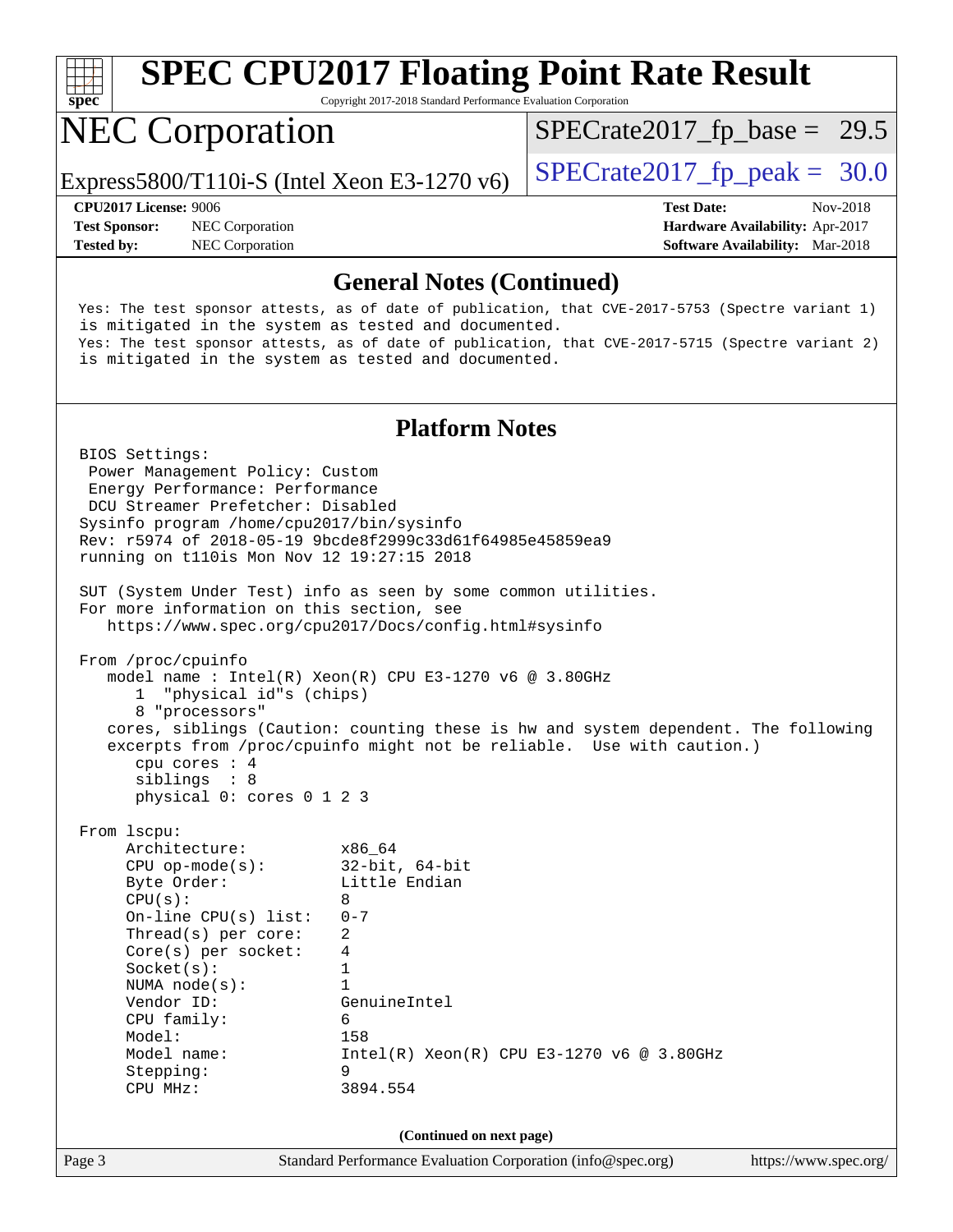

Page 4 Standard Performance Evaluation Corporation [\(info@spec.org\)](mailto:info@spec.org) <https://www.spec.org/>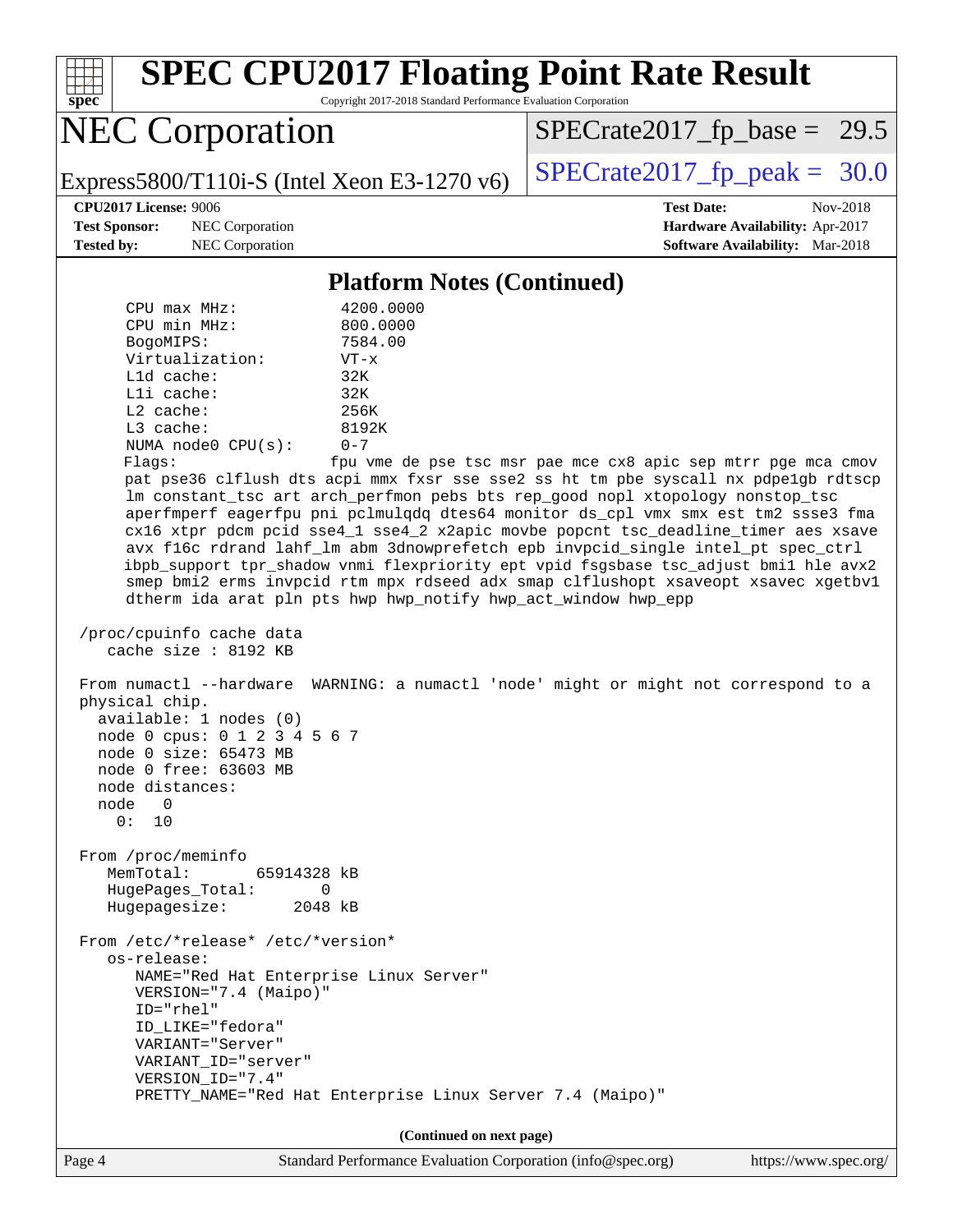| spec                                                                                                                                                                                                                                                                                                                                                                                                | <b>SPEC CPU2017 Floating Point Rate Result</b><br>Copyright 2017-2018 Standard Performance Evaluation Corporation                                                                                              |                                                                                                     |  |  |  |  |
|-----------------------------------------------------------------------------------------------------------------------------------------------------------------------------------------------------------------------------------------------------------------------------------------------------------------------------------------------------------------------------------------------------|----------------------------------------------------------------------------------------------------------------------------------------------------------------------------------------------------------------|-----------------------------------------------------------------------------------------------------|--|--|--|--|
|                                                                                                                                                                                                                                                                                                                                                                                                     | <b>NEC Corporation</b>                                                                                                                                                                                         | $SPECTate2017_fp\_base = 29.5$                                                                      |  |  |  |  |
| Express5800/T110i-S (Intel Xeon E3-1270 $v6$ )                                                                                                                                                                                                                                                                                                                                                      |                                                                                                                                                                                                                | $SPECrate2017_fp\_peak = 30.0$                                                                      |  |  |  |  |
| CPU2017 License: 9006<br><b>Test Sponsor:</b><br><b>Tested by:</b>                                                                                                                                                                                                                                                                                                                                  | NEC Corporation<br>NEC Corporation                                                                                                                                                                             | <b>Test Date:</b><br>Nov-2018<br>Hardware Availability: Apr-2017<br>Software Availability: Mar-2018 |  |  |  |  |
|                                                                                                                                                                                                                                                                                                                                                                                                     | <b>Platform Notes (Continued)</b>                                                                                                                                                                              |                                                                                                     |  |  |  |  |
| uname $-a$ :                                                                                                                                                                                                                                                                                                                                                                                        | redhat-release: Red Hat Enterprise Linux Server release 7.4 (Maipo)<br>system-release: Red Hat Enterprise Linux Server release 7.4 (Maipo)<br>system-release-cpe: cpe:/o:redhat:enterprise_linux:7.4:ga:server |                                                                                                     |  |  |  |  |
|                                                                                                                                                                                                                                                                                                                                                                                                     | Linux t110is 3.10.0-693.21.1.el7.x86_64 #1 SMP Fri Feb 23 18:54:16 UTC 2018 x86_64<br>x86_64 x86_64 GNU/Linux                                                                                                  |                                                                                                     |  |  |  |  |
|                                                                                                                                                                                                                                                                                                                                                                                                     | Kernel self-reported vulnerability status:                                                                                                                                                                     |                                                                                                     |  |  |  |  |
|                                                                                                                                                                                                                                                                                                                                                                                                     | CVE-2017-5754 (Meltdown):<br>Mitigation: PTI<br>CVE-2017-5753 (Spectre variant 1): Mitigation: Load fences<br>CVE-2017-5715 (Spectre variant 2): Mitigation: IBRS (kernel)                                     |                                                                                                     |  |  |  |  |
|                                                                                                                                                                                                                                                                                                                                                                                                     | run-level 3 Nov 12 19:21                                                                                                                                                                                       |                                                                                                     |  |  |  |  |
|                                                                                                                                                                                                                                                                                                                                                                                                     | SPEC is set to: /home/cpu2017<br>Filesystem<br>Type Size Used Avail Use% Mounted on<br>/dev/sda3<br>ext4 909G 117G 746G 14% /                                                                                  |                                                                                                     |  |  |  |  |
| Additional information from dmidecode follows. WARNING: Use caution when you interpret<br>this section. The 'dmidecode' program reads system data which is "intended to allow<br>hardware to be accurately determined", but the intent may not be met, as there are<br>frequent changes to hardware, firmware, and the "DMTF SMBIOS" standard.<br>BIOS American Megatrends Inc. 5.0.3006 02/28/2018 |                                                                                                                                                                                                                |                                                                                                     |  |  |  |  |
| Memory:<br>4x Micron 18ASF2G72AZ-2G3B1 16 GB 2 rank 2400                                                                                                                                                                                                                                                                                                                                            |                                                                                                                                                                                                                |                                                                                                     |  |  |  |  |
| (End of data from sysinfo program)                                                                                                                                                                                                                                                                                                                                                                  |                                                                                                                                                                                                                |                                                                                                     |  |  |  |  |
|                                                                                                                                                                                                                                                                                                                                                                                                     | <b>Compiler Version Notes</b>                                                                                                                                                                                  |                                                                                                     |  |  |  |  |
|                                                                                                                                                                                                                                                                                                                                                                                                     | 519.1bm_r(base) 538.imagick_r(base, peak) 544.nab_r(base, peak)                                                                                                                                                |                                                                                                     |  |  |  |  |
| icc (ICC) 18.0.2 20180210<br>Copyright (C) 1985-2018 Intel Corporation. All rights reserved.                                                                                                                                                                                                                                                                                                        |                                                                                                                                                                                                                |                                                                                                     |  |  |  |  |
| CC.                                                                                                                                                                                                                                                                                                                                                                                                 | $519.1bm_r(peak)$                                                                                                                                                                                              |                                                                                                     |  |  |  |  |
| icc (ICC) 18.0.2 20180210<br>Copyright (C) 1985-2018 Intel Corporation. All rights reserved.                                                                                                                                                                                                                                                                                                        |                                                                                                                                                                                                                |                                                                                                     |  |  |  |  |
| (Continued on next page)                                                                                                                                                                                                                                                                                                                                                                            |                                                                                                                                                                                                                |                                                                                                     |  |  |  |  |

Page 5 Standard Performance Evaluation Corporation [\(info@spec.org\)](mailto:info@spec.org) <https://www.spec.org/>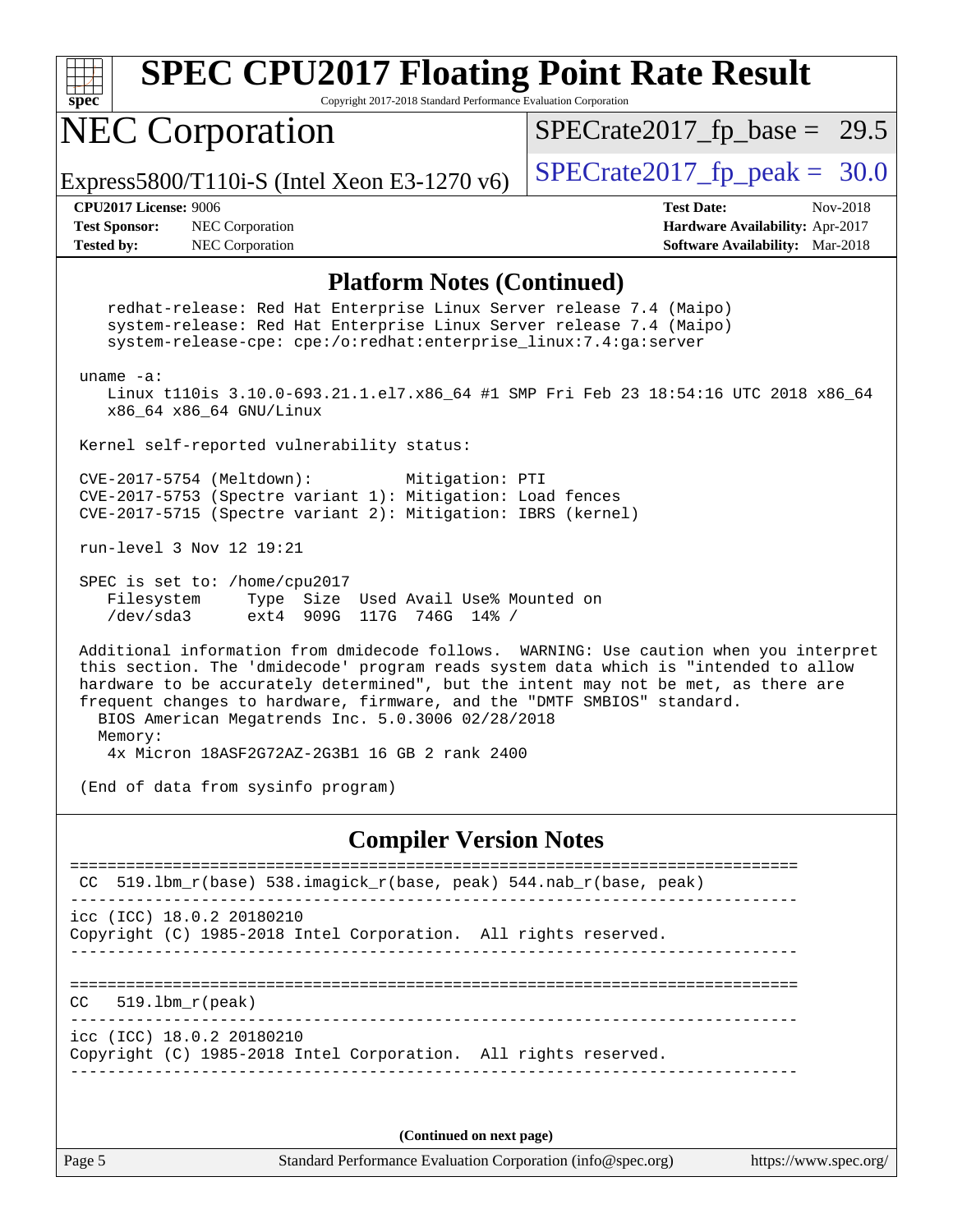| SI<br>pe<br>Ľ |  |  |  |  |  |
|---------------|--|--|--|--|--|

Copyright 2017-2018 Standard Performance Evaluation Corporation

# NEC Corporation

 $SPECrate2017_fp\_base = 29.5$ 

Express5800/T110i-S (Intel Xeon E3-1270 v6) [SPECrate2017\\_fp\\_peak =](http://www.spec.org/auto/cpu2017/Docs/result-fields.html#SPECrate2017fppeak)  $30.0$ 

**[Tested by:](http://www.spec.org/auto/cpu2017/Docs/result-fields.html#Testedby)** NEC Corporation **[Software Availability:](http://www.spec.org/auto/cpu2017/Docs/result-fields.html#SoftwareAvailability)** Mar-2018

**[CPU2017 License:](http://www.spec.org/auto/cpu2017/Docs/result-fields.html#CPU2017License)** 9006 **[Test Date:](http://www.spec.org/auto/cpu2017/Docs/result-fields.html#TestDate)** Nov-2018 **[Test Sponsor:](http://www.spec.org/auto/cpu2017/Docs/result-fields.html#TestSponsor)** NEC Corporation **[Hardware Availability:](http://www.spec.org/auto/cpu2017/Docs/result-fields.html#HardwareAvailability)** Apr-2017

#### **[Compiler Version Notes \(Continued\)](http://www.spec.org/auto/cpu2017/Docs/result-fields.html#CompilerVersionNotes)**

| CXXC 508.namd_r(base) 510.parest_r(base, peak)                                                                                                                                                                   |
|------------------------------------------------------------------------------------------------------------------------------------------------------------------------------------------------------------------|
| icpc (ICC) 18.0.2 20180210<br>Copyright (C) 1985-2018 Intel Corporation. All rights reserved.<br>-------------------------------                                                                                 |
| $CXXC 508.namd_r (peak)$                                                                                                                                                                                         |
| icpc (ICC) 18.0.2 20180210<br>Copyright (C) 1985-2018 Intel Corporation. All rights reserved.                                                                                                                    |
| CC 511.povray_r(base) 526.blender_r(base, peak)                                                                                                                                                                  |
| icpc (ICC) 18.0.2 20180210<br>Copyright (C) 1985-2018 Intel Corporation. All rights reserved.<br>icc (ICC) 18.0.2 20180210                                                                                       |
| Copyright (C) 1985-2018 Intel Corporation. All rights reserved.                                                                                                                                                  |
| $CC = 511.povray_r (peak)$                                                                                                                                                                                       |
| icpc (ICC) 18.0.2 20180210<br>Copyright (C) 1985-2018 Intel Corporation. All rights reserved.<br>icc (ICC) 18.0.2 20180210<br>Copyright (C) 1985-2018 Intel Corporation. All rights reserved.<br>_______________ |
| FC 507.cactuBSSN_r(base, peak)                                                                                                                                                                                   |
| icpc (ICC) 18.0.2 20180210<br>Copyright (C) 1985-2018 Intel Corporation. All rights reserved.<br>icc (ICC) 18.0.2 20180210                                                                                       |
| Copyright (C) 1985-2018 Intel Corporation. All rights reserved.<br>ifort (IFORT) 18.0.2 20180210<br>Copyright (C) 1985-2018 Intel Corporation. All rights reserved.                                              |
| 503.bwaves_r(base, peak) 549.fotonik3d_r(base, peak) 554.roms_r(base)<br>FC.                                                                                                                                     |
| ifort (IFORT) 18.0.2 20180210                                                                                                                                                                                    |
| (Continued on next page)<br>Standard Performance Evaluation Corporation (info@spec.org)<br>Page 6<br>https://www.spec.org/                                                                                       |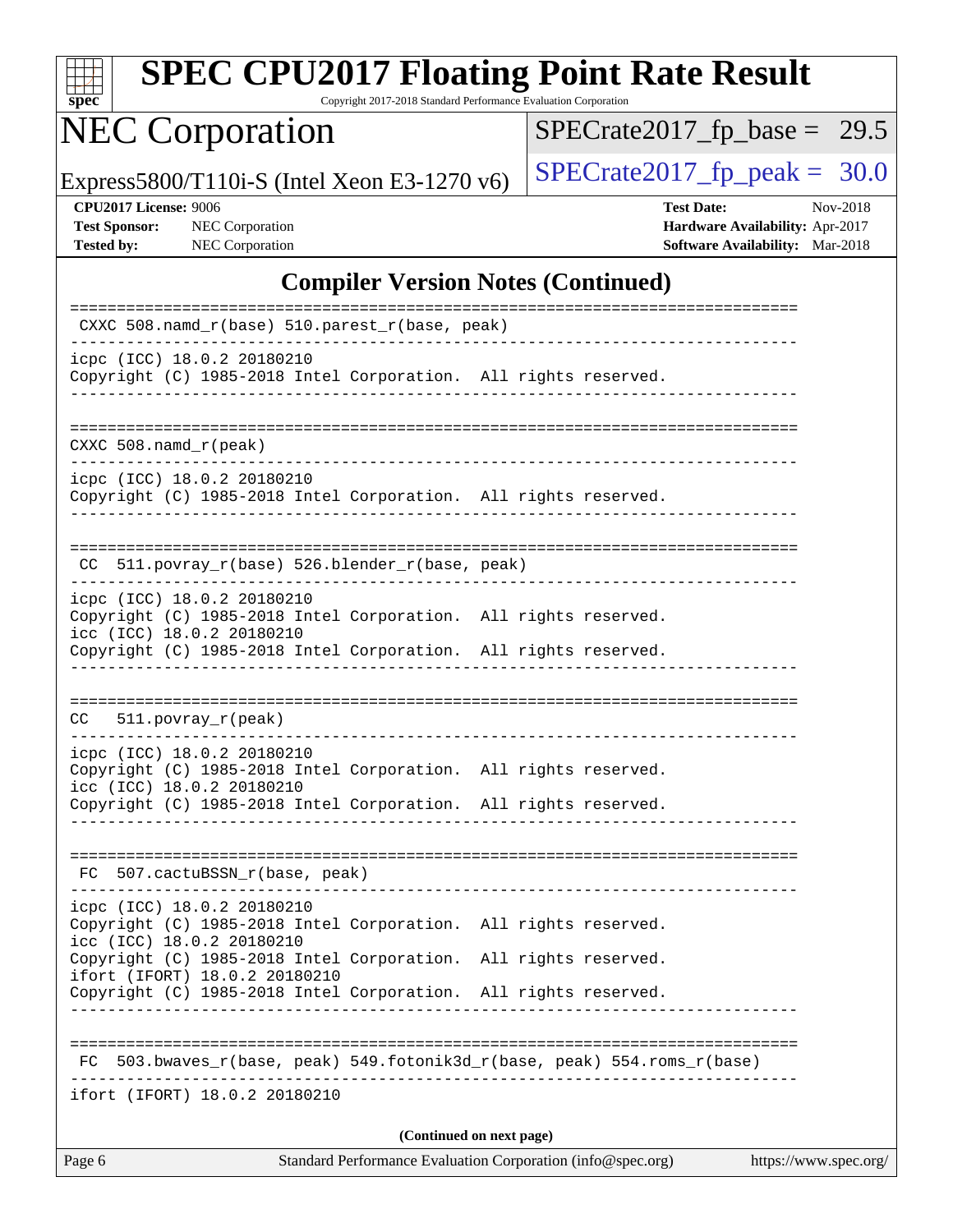| <b>SPEC CPU2017 Floating Point Rate Result</b><br>Copyright 2017-2018 Standard Performance Evaluation Corporation<br>$spec^*$                                                                    |                                                                                                            |
|--------------------------------------------------------------------------------------------------------------------------------------------------------------------------------------------------|------------------------------------------------------------------------------------------------------------|
| <b>NEC Corporation</b>                                                                                                                                                                           | $SPECrate2017_fp\_base = 29.5$                                                                             |
| Express5800/T110i-S (Intel Xeon E3-1270 v6)                                                                                                                                                      | $SPECTate2017$ _fp_peak = 30.0                                                                             |
| <b>CPU2017 License: 9006</b><br><b>Test Sponsor:</b><br>NEC Corporation<br><b>NEC Corporation</b><br><b>Tested by:</b>                                                                           | <b>Test Date:</b><br>Nov-2018<br>Hardware Availability: Apr-2017<br><b>Software Availability:</b> Mar-2018 |
| <b>Compiler Version Notes (Continued)</b>                                                                                                                                                        |                                                                                                            |
| Copyright (C) 1985-2018 Intel Corporation. All rights reserved.                                                                                                                                  |                                                                                                            |
| 554.roms r(peak)<br>FC.                                                                                                                                                                          |                                                                                                            |
| ifort (IFORT) 18.0.2 20180210<br>Copyright (C) 1985-2018 Intel Corporation. All rights reserved.                                                                                                 |                                                                                                            |
| $CC$ 521.wrf_ $r(base)$ 527.cam4_ $r(base)$                                                                                                                                                      |                                                                                                            |
| ifort (IFORT) 18.0.2 20180210<br>Copyright (C) 1985-2018 Intel Corporation. All rights reserved.<br>icc (ICC) 18.0.2 20180210<br>Copyright (C) 1985-2018 Intel Corporation. All rights reserved. |                                                                                                            |
|                                                                                                                                                                                                  |                                                                                                            |
| $521.wrf_r(peak) 527.cam4_r(peak)$<br>CC.                                                                                                                                                        |                                                                                                            |
| ifort (IFORT) 18.0.2 20180210<br>Copyright (C) 1985-2018 Intel Corporation. All rights reserved.<br>icc (ICC) 18.0.2 20180210                                                                    |                                                                                                            |
| Copyright (C) 1985-2018 Intel Corporation. All rights reserved.                                                                                                                                  |                                                                                                            |

## **[Base Compiler Invocation](http://www.spec.org/auto/cpu2017/Docs/result-fields.html#BaseCompilerInvocation)**

[C benchmarks](http://www.spec.org/auto/cpu2017/Docs/result-fields.html#Cbenchmarks): [icc -m64 -std=c11](http://www.spec.org/cpu2017/results/res2018q4/cpu2017-20181112-09516.flags.html#user_CCbase_intel_icc_64bit_c11_33ee0cdaae7deeeab2a9725423ba97205ce30f63b9926c2519791662299b76a0318f32ddfffdc46587804de3178b4f9328c46fa7c2b0cd779d7a61945c91cd35)

[C++ benchmarks:](http://www.spec.org/auto/cpu2017/Docs/result-fields.html#CXXbenchmarks) [icpc -m64](http://www.spec.org/cpu2017/results/res2018q4/cpu2017-20181112-09516.flags.html#user_CXXbase_intel_icpc_64bit_4ecb2543ae3f1412ef961e0650ca070fec7b7afdcd6ed48761b84423119d1bf6bdf5cad15b44d48e7256388bc77273b966e5eb805aefd121eb22e9299b2ec9d9)

[Fortran benchmarks](http://www.spec.org/auto/cpu2017/Docs/result-fields.html#Fortranbenchmarks): [ifort -m64](http://www.spec.org/cpu2017/results/res2018q4/cpu2017-20181112-09516.flags.html#user_FCbase_intel_ifort_64bit_24f2bb282fbaeffd6157abe4f878425411749daecae9a33200eee2bee2fe76f3b89351d69a8130dd5949958ce389cf37ff59a95e7a40d588e8d3a57e0c3fd751)

[Benchmarks using both Fortran and C](http://www.spec.org/auto/cpu2017/Docs/result-fields.html#BenchmarksusingbothFortranandC): [ifort -m64](http://www.spec.org/cpu2017/results/res2018q4/cpu2017-20181112-09516.flags.html#user_CC_FCbase_intel_ifort_64bit_24f2bb282fbaeffd6157abe4f878425411749daecae9a33200eee2bee2fe76f3b89351d69a8130dd5949958ce389cf37ff59a95e7a40d588e8d3a57e0c3fd751) [icc -m64 -std=c11](http://www.spec.org/cpu2017/results/res2018q4/cpu2017-20181112-09516.flags.html#user_CC_FCbase_intel_icc_64bit_c11_33ee0cdaae7deeeab2a9725423ba97205ce30f63b9926c2519791662299b76a0318f32ddfffdc46587804de3178b4f9328c46fa7c2b0cd779d7a61945c91cd35)

[Benchmarks using both C and C++](http://www.spec.org/auto/cpu2017/Docs/result-fields.html#BenchmarksusingbothCandCXX): [icpc -m64](http://www.spec.org/cpu2017/results/res2018q4/cpu2017-20181112-09516.flags.html#user_CC_CXXbase_intel_icpc_64bit_4ecb2543ae3f1412ef961e0650ca070fec7b7afdcd6ed48761b84423119d1bf6bdf5cad15b44d48e7256388bc77273b966e5eb805aefd121eb22e9299b2ec9d9) [icc -m64 -std=c11](http://www.spec.org/cpu2017/results/res2018q4/cpu2017-20181112-09516.flags.html#user_CC_CXXbase_intel_icc_64bit_c11_33ee0cdaae7deeeab2a9725423ba97205ce30f63b9926c2519791662299b76a0318f32ddfffdc46587804de3178b4f9328c46fa7c2b0cd779d7a61945c91cd35)

**(Continued on next page)**

Page 7 Standard Performance Evaluation Corporation [\(info@spec.org\)](mailto:info@spec.org) <https://www.spec.org/>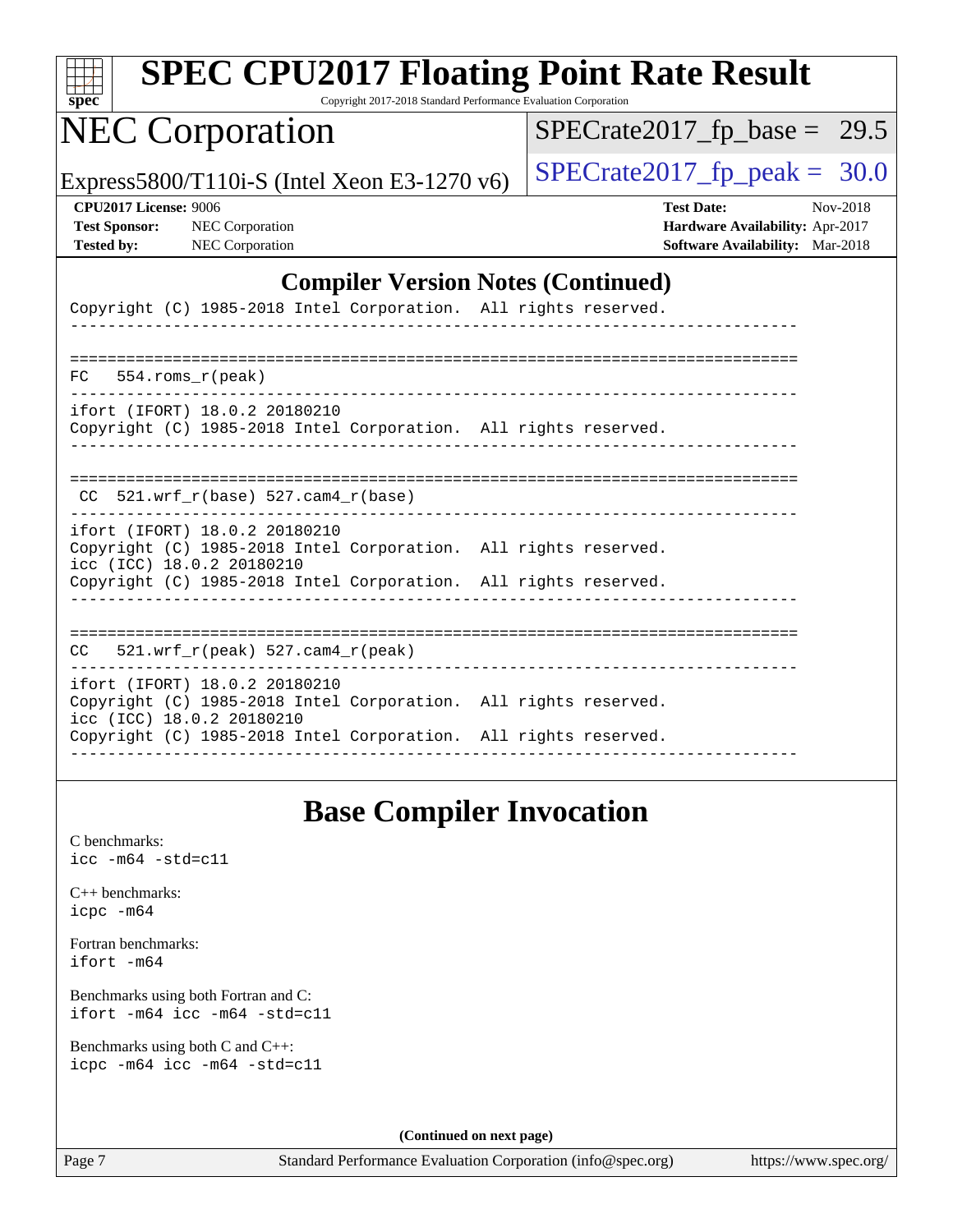

Copyright 2017-2018 Standard Performance Evaluation Corporation

# NEC Corporation

 $SPECTate2017_fp\_base = 29.5$ 

Express5800/T110i-S (Intel Xeon E3-1270 v6)  $\left|$  [SPECrate2017\\_fp\\_peak =](http://www.spec.org/auto/cpu2017/Docs/result-fields.html#SPECrate2017fppeak) 30.0

**[Tested by:](http://www.spec.org/auto/cpu2017/Docs/result-fields.html#Testedby)** NEC Corporation **[Software Availability:](http://www.spec.org/auto/cpu2017/Docs/result-fields.html#SoftwareAvailability)** Mar-2018

**[CPU2017 License:](http://www.spec.org/auto/cpu2017/Docs/result-fields.html#CPU2017License)** 9006 **[Test Date:](http://www.spec.org/auto/cpu2017/Docs/result-fields.html#TestDate)** Nov-2018 **[Test Sponsor:](http://www.spec.org/auto/cpu2017/Docs/result-fields.html#TestSponsor)** NEC Corporation **[Hardware Availability:](http://www.spec.org/auto/cpu2017/Docs/result-fields.html#HardwareAvailability)** Apr-2017

## **[Base Compiler Invocation \(Continued\)](http://www.spec.org/auto/cpu2017/Docs/result-fields.html#BaseCompilerInvocation)**

[Benchmarks using Fortran, C, and C++:](http://www.spec.org/auto/cpu2017/Docs/result-fields.html#BenchmarksusingFortranCandCXX) [icpc -m64](http://www.spec.org/cpu2017/results/res2018q4/cpu2017-20181112-09516.flags.html#user_CC_CXX_FCbase_intel_icpc_64bit_4ecb2543ae3f1412ef961e0650ca070fec7b7afdcd6ed48761b84423119d1bf6bdf5cad15b44d48e7256388bc77273b966e5eb805aefd121eb22e9299b2ec9d9) [icc -m64 -std=c11](http://www.spec.org/cpu2017/results/res2018q4/cpu2017-20181112-09516.flags.html#user_CC_CXX_FCbase_intel_icc_64bit_c11_33ee0cdaae7deeeab2a9725423ba97205ce30f63b9926c2519791662299b76a0318f32ddfffdc46587804de3178b4f9328c46fa7c2b0cd779d7a61945c91cd35) [ifort -m64](http://www.spec.org/cpu2017/results/res2018q4/cpu2017-20181112-09516.flags.html#user_CC_CXX_FCbase_intel_ifort_64bit_24f2bb282fbaeffd6157abe4f878425411749daecae9a33200eee2bee2fe76f3b89351d69a8130dd5949958ce389cf37ff59a95e7a40d588e8d3a57e0c3fd751)

### **[Base Portability Flags](http://www.spec.org/auto/cpu2017/Docs/result-fields.html#BasePortabilityFlags)**

 503.bwaves\_r: [-DSPEC\\_LP64](http://www.spec.org/cpu2017/results/res2018q4/cpu2017-20181112-09516.flags.html#suite_basePORTABILITY503_bwaves_r_DSPEC_LP64) 507.cactuBSSN\_r: [-DSPEC\\_LP64](http://www.spec.org/cpu2017/results/res2018q4/cpu2017-20181112-09516.flags.html#suite_basePORTABILITY507_cactuBSSN_r_DSPEC_LP64) 508.namd\_r: [-DSPEC\\_LP64](http://www.spec.org/cpu2017/results/res2018q4/cpu2017-20181112-09516.flags.html#suite_basePORTABILITY508_namd_r_DSPEC_LP64) 510.parest\_r: [-DSPEC\\_LP64](http://www.spec.org/cpu2017/results/res2018q4/cpu2017-20181112-09516.flags.html#suite_basePORTABILITY510_parest_r_DSPEC_LP64) 511.povray\_r: [-DSPEC\\_LP64](http://www.spec.org/cpu2017/results/res2018q4/cpu2017-20181112-09516.flags.html#suite_basePORTABILITY511_povray_r_DSPEC_LP64) 519.lbm\_r: [-DSPEC\\_LP64](http://www.spec.org/cpu2017/results/res2018q4/cpu2017-20181112-09516.flags.html#suite_basePORTABILITY519_lbm_r_DSPEC_LP64) 521.wrf\_r: [-DSPEC\\_LP64](http://www.spec.org/cpu2017/results/res2018q4/cpu2017-20181112-09516.flags.html#suite_basePORTABILITY521_wrf_r_DSPEC_LP64) [-DSPEC\\_CASE\\_FLAG](http://www.spec.org/cpu2017/results/res2018q4/cpu2017-20181112-09516.flags.html#b521.wrf_r_baseCPORTABILITY_DSPEC_CASE_FLAG) [-convert big\\_endian](http://www.spec.org/cpu2017/results/res2018q4/cpu2017-20181112-09516.flags.html#user_baseFPORTABILITY521_wrf_r_convert_big_endian_c3194028bc08c63ac5d04de18c48ce6d347e4e562e8892b8bdbdc0214820426deb8554edfa529a3fb25a586e65a3d812c835984020483e7e73212c4d31a38223) 526.blender\_r: [-DSPEC\\_LP64](http://www.spec.org/cpu2017/results/res2018q4/cpu2017-20181112-09516.flags.html#suite_basePORTABILITY526_blender_r_DSPEC_LP64) [-DSPEC\\_LINUX](http://www.spec.org/cpu2017/results/res2018q4/cpu2017-20181112-09516.flags.html#b526.blender_r_baseCPORTABILITY_DSPEC_LINUX) [-funsigned-char](http://www.spec.org/cpu2017/results/res2018q4/cpu2017-20181112-09516.flags.html#user_baseCPORTABILITY526_blender_r_force_uchar_40c60f00ab013830e2dd6774aeded3ff59883ba5a1fc5fc14077f794d777847726e2a5858cbc7672e36e1b067e7e5c1d9a74f7176df07886a243d7cc18edfe67) 527.cam4\_r: [-DSPEC\\_LP64](http://www.spec.org/cpu2017/results/res2018q4/cpu2017-20181112-09516.flags.html#suite_basePORTABILITY527_cam4_r_DSPEC_LP64) [-DSPEC\\_CASE\\_FLAG](http://www.spec.org/cpu2017/results/res2018q4/cpu2017-20181112-09516.flags.html#b527.cam4_r_baseCPORTABILITY_DSPEC_CASE_FLAG) 538.imagick\_r: [-DSPEC\\_LP64](http://www.spec.org/cpu2017/results/res2018q4/cpu2017-20181112-09516.flags.html#suite_basePORTABILITY538_imagick_r_DSPEC_LP64) 544.nab\_r: [-DSPEC\\_LP64](http://www.spec.org/cpu2017/results/res2018q4/cpu2017-20181112-09516.flags.html#suite_basePORTABILITY544_nab_r_DSPEC_LP64) 549.fotonik3d\_r: [-DSPEC\\_LP64](http://www.spec.org/cpu2017/results/res2018q4/cpu2017-20181112-09516.flags.html#suite_basePORTABILITY549_fotonik3d_r_DSPEC_LP64) 554.roms\_r: [-DSPEC\\_LP64](http://www.spec.org/cpu2017/results/res2018q4/cpu2017-20181112-09516.flags.html#suite_basePORTABILITY554_roms_r_DSPEC_LP64)

## **[Base Optimization Flags](http://www.spec.org/auto/cpu2017/Docs/result-fields.html#BaseOptimizationFlags)**

```
C benchmarks: 
-xCORE-AVX2 -ipo -O3 -no-prec-div -qopt-prefetch -ffinite-math-only
-qopt-mem-layout-trans=3
C++ benchmarks: 
-xCORE-AVX2 -ipo -O3 -no-prec-div -qopt-prefetch -ffinite-math-only
-qopt-mem-layout-trans=3
Fortran benchmarks: 
-xCORE-AVX2 -ipo -O3 -no-prec-div -qopt-prefetch -ffinite-math-only
-qopt-mem-layout-trans=3 -auto -nostandard-realloc-lhs
Benchmarks using both Fortran and C: 
-xCORE-AVX2 -ipo -O3 -no-prec-div -qopt-prefetch -ffinite-math-only
-qopt-mem-layout-trans=3 -auto -nostandard-realloc-lhs
Benchmarks using both C and C++: 
-xCORE-AVX2 -ipo -O3 -no-prec-div -qopt-prefetch -ffinite-math-only
-qopt-mem-layout-trans=3
```
**(Continued on next page)**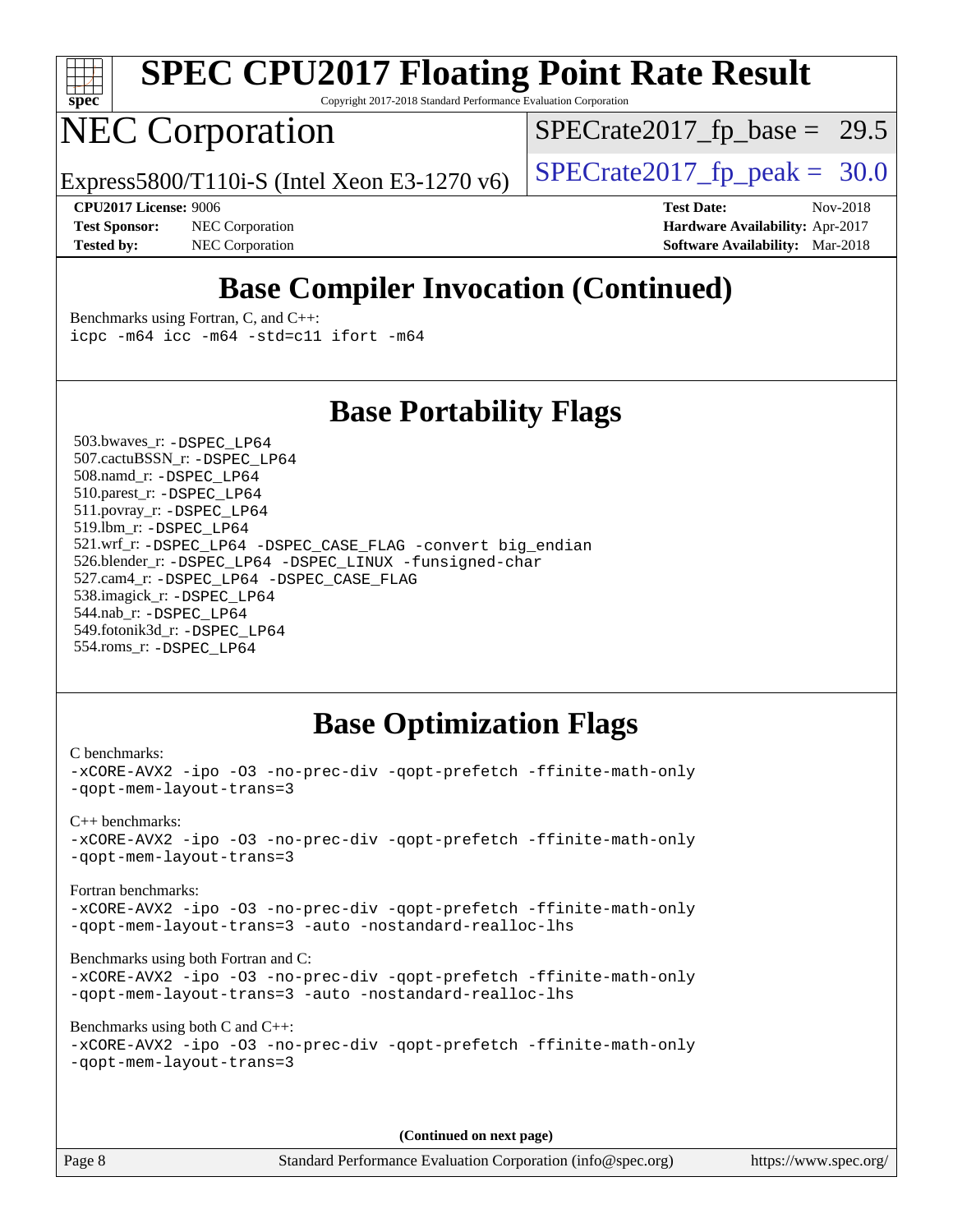

Copyright 2017-2018 Standard Performance Evaluation Corporation

# NEC Corporation

 $SPECTate2017_fp\_base = 29.5$ 

Express5800/T110i-S (Intel Xeon E3-1270 v6)  $\left|$  [SPECrate2017\\_fp\\_peak =](http://www.spec.org/auto/cpu2017/Docs/result-fields.html#SPECrate2017fppeak) 30.0

**[Test Sponsor:](http://www.spec.org/auto/cpu2017/Docs/result-fields.html#TestSponsor)** NEC Corporation **[Hardware Availability:](http://www.spec.org/auto/cpu2017/Docs/result-fields.html#HardwareAvailability)** Apr-2017 **[Tested by:](http://www.spec.org/auto/cpu2017/Docs/result-fields.html#Testedby)** NEC Corporation **[Software Availability:](http://www.spec.org/auto/cpu2017/Docs/result-fields.html#SoftwareAvailability)** Mar-2018

**[CPU2017 License:](http://www.spec.org/auto/cpu2017/Docs/result-fields.html#CPU2017License)** 9006 **[Test Date:](http://www.spec.org/auto/cpu2017/Docs/result-fields.html#TestDate)** Nov-2018

# **[Base Optimization Flags \(Continued\)](http://www.spec.org/auto/cpu2017/Docs/result-fields.html#BaseOptimizationFlags)**

[Benchmarks using Fortran, C, and C++:](http://www.spec.org/auto/cpu2017/Docs/result-fields.html#BenchmarksusingFortranCandCXX)

[-xCORE-AVX2](http://www.spec.org/cpu2017/results/res2018q4/cpu2017-20181112-09516.flags.html#user_CC_CXX_FCbase_f-xCORE-AVX2) [-ipo](http://www.spec.org/cpu2017/results/res2018q4/cpu2017-20181112-09516.flags.html#user_CC_CXX_FCbase_f-ipo) [-O3](http://www.spec.org/cpu2017/results/res2018q4/cpu2017-20181112-09516.flags.html#user_CC_CXX_FCbase_f-O3) [-no-prec-div](http://www.spec.org/cpu2017/results/res2018q4/cpu2017-20181112-09516.flags.html#user_CC_CXX_FCbase_f-no-prec-div) [-qopt-prefetch](http://www.spec.org/cpu2017/results/res2018q4/cpu2017-20181112-09516.flags.html#user_CC_CXX_FCbase_f-qopt-prefetch) [-ffinite-math-only](http://www.spec.org/cpu2017/results/res2018q4/cpu2017-20181112-09516.flags.html#user_CC_CXX_FCbase_f_finite_math_only_cb91587bd2077682c4b38af759c288ed7c732db004271a9512da14a4f8007909a5f1427ecbf1a0fb78ff2a814402c6114ac565ca162485bbcae155b5e4258871) [-qopt-mem-layout-trans=3](http://www.spec.org/cpu2017/results/res2018q4/cpu2017-20181112-09516.flags.html#user_CC_CXX_FCbase_f-qopt-mem-layout-trans_de80db37974c74b1f0e20d883f0b675c88c3b01e9d123adea9b28688d64333345fb62bc4a798493513fdb68f60282f9a726aa07f478b2f7113531aecce732043) [-auto](http://www.spec.org/cpu2017/results/res2018q4/cpu2017-20181112-09516.flags.html#user_CC_CXX_FCbase_f-auto) [-nostandard-realloc-lhs](http://www.spec.org/cpu2017/results/res2018q4/cpu2017-20181112-09516.flags.html#user_CC_CXX_FCbase_f_2003_std_realloc_82b4557e90729c0f113870c07e44d33d6f5a304b4f63d4c15d2d0f1fab99f5daaed73bdb9275d9ae411527f28b936061aa8b9c8f2d63842963b95c9dd6426b8a)

## **[Peak Compiler Invocation](http://www.spec.org/auto/cpu2017/Docs/result-fields.html#PeakCompilerInvocation)**

[C benchmarks](http://www.spec.org/auto/cpu2017/Docs/result-fields.html#Cbenchmarks): [icc -m64 -std=c11](http://www.spec.org/cpu2017/results/res2018q4/cpu2017-20181112-09516.flags.html#user_CCpeak_intel_icc_64bit_c11_33ee0cdaae7deeeab2a9725423ba97205ce30f63b9926c2519791662299b76a0318f32ddfffdc46587804de3178b4f9328c46fa7c2b0cd779d7a61945c91cd35)

[C++ benchmarks:](http://www.spec.org/auto/cpu2017/Docs/result-fields.html#CXXbenchmarks) [icpc -m64](http://www.spec.org/cpu2017/results/res2018q4/cpu2017-20181112-09516.flags.html#user_CXXpeak_intel_icpc_64bit_4ecb2543ae3f1412ef961e0650ca070fec7b7afdcd6ed48761b84423119d1bf6bdf5cad15b44d48e7256388bc77273b966e5eb805aefd121eb22e9299b2ec9d9)

[Fortran benchmarks](http://www.spec.org/auto/cpu2017/Docs/result-fields.html#Fortranbenchmarks): [ifort -m64](http://www.spec.org/cpu2017/results/res2018q4/cpu2017-20181112-09516.flags.html#user_FCpeak_intel_ifort_64bit_24f2bb282fbaeffd6157abe4f878425411749daecae9a33200eee2bee2fe76f3b89351d69a8130dd5949958ce389cf37ff59a95e7a40d588e8d3a57e0c3fd751)

[Benchmarks using both Fortran and C](http://www.spec.org/auto/cpu2017/Docs/result-fields.html#BenchmarksusingbothFortranandC): [ifort -m64](http://www.spec.org/cpu2017/results/res2018q4/cpu2017-20181112-09516.flags.html#user_CC_FCpeak_intel_ifort_64bit_24f2bb282fbaeffd6157abe4f878425411749daecae9a33200eee2bee2fe76f3b89351d69a8130dd5949958ce389cf37ff59a95e7a40d588e8d3a57e0c3fd751) [icc -m64 -std=c11](http://www.spec.org/cpu2017/results/res2018q4/cpu2017-20181112-09516.flags.html#user_CC_FCpeak_intel_icc_64bit_c11_33ee0cdaae7deeeab2a9725423ba97205ce30f63b9926c2519791662299b76a0318f32ddfffdc46587804de3178b4f9328c46fa7c2b0cd779d7a61945c91cd35)

[Benchmarks using both C and C++](http://www.spec.org/auto/cpu2017/Docs/result-fields.html#BenchmarksusingbothCandCXX): [icpc -m64](http://www.spec.org/cpu2017/results/res2018q4/cpu2017-20181112-09516.flags.html#user_CC_CXXpeak_intel_icpc_64bit_4ecb2543ae3f1412ef961e0650ca070fec7b7afdcd6ed48761b84423119d1bf6bdf5cad15b44d48e7256388bc77273b966e5eb805aefd121eb22e9299b2ec9d9) [icc -m64 -std=c11](http://www.spec.org/cpu2017/results/res2018q4/cpu2017-20181112-09516.flags.html#user_CC_CXXpeak_intel_icc_64bit_c11_33ee0cdaae7deeeab2a9725423ba97205ce30f63b9926c2519791662299b76a0318f32ddfffdc46587804de3178b4f9328c46fa7c2b0cd779d7a61945c91cd35)

[Benchmarks using Fortran, C, and C++:](http://www.spec.org/auto/cpu2017/Docs/result-fields.html#BenchmarksusingFortranCandCXX) [icpc -m64](http://www.spec.org/cpu2017/results/res2018q4/cpu2017-20181112-09516.flags.html#user_CC_CXX_FCpeak_intel_icpc_64bit_4ecb2543ae3f1412ef961e0650ca070fec7b7afdcd6ed48761b84423119d1bf6bdf5cad15b44d48e7256388bc77273b966e5eb805aefd121eb22e9299b2ec9d9) [icc -m64 -std=c11](http://www.spec.org/cpu2017/results/res2018q4/cpu2017-20181112-09516.flags.html#user_CC_CXX_FCpeak_intel_icc_64bit_c11_33ee0cdaae7deeeab2a9725423ba97205ce30f63b9926c2519791662299b76a0318f32ddfffdc46587804de3178b4f9328c46fa7c2b0cd779d7a61945c91cd35) [ifort -m64](http://www.spec.org/cpu2017/results/res2018q4/cpu2017-20181112-09516.flags.html#user_CC_CXX_FCpeak_intel_ifort_64bit_24f2bb282fbaeffd6157abe4f878425411749daecae9a33200eee2bee2fe76f3b89351d69a8130dd5949958ce389cf37ff59a95e7a40d588e8d3a57e0c3fd751)

## **[Peak Portability Flags](http://www.spec.org/auto/cpu2017/Docs/result-fields.html#PeakPortabilityFlags)**

Same as Base Portability Flags

## **[Peak Optimization Flags](http://www.spec.org/auto/cpu2017/Docs/result-fields.html#PeakOptimizationFlags)**

[C benchmarks](http://www.spec.org/auto/cpu2017/Docs/result-fields.html#Cbenchmarks):

```
 519.lbm_r: -prof-gen(pass 1) -prof-use(pass 2) -ipo -xCORE-AVX2 -O3
-no-prec-div -qopt-prefetch -ffinite-math-only
-qopt-mem-layout-trans=3
```

```
 538.imagick_r: -xCORE-AVX2 -ipo -O3 -no-prec-div -qopt-prefetch
-ffinite-math-only -qopt-mem-layout-trans=3
```
**(Continued on next page)**

Page 9 Standard Performance Evaluation Corporation [\(info@spec.org\)](mailto:info@spec.org) <https://www.spec.org/>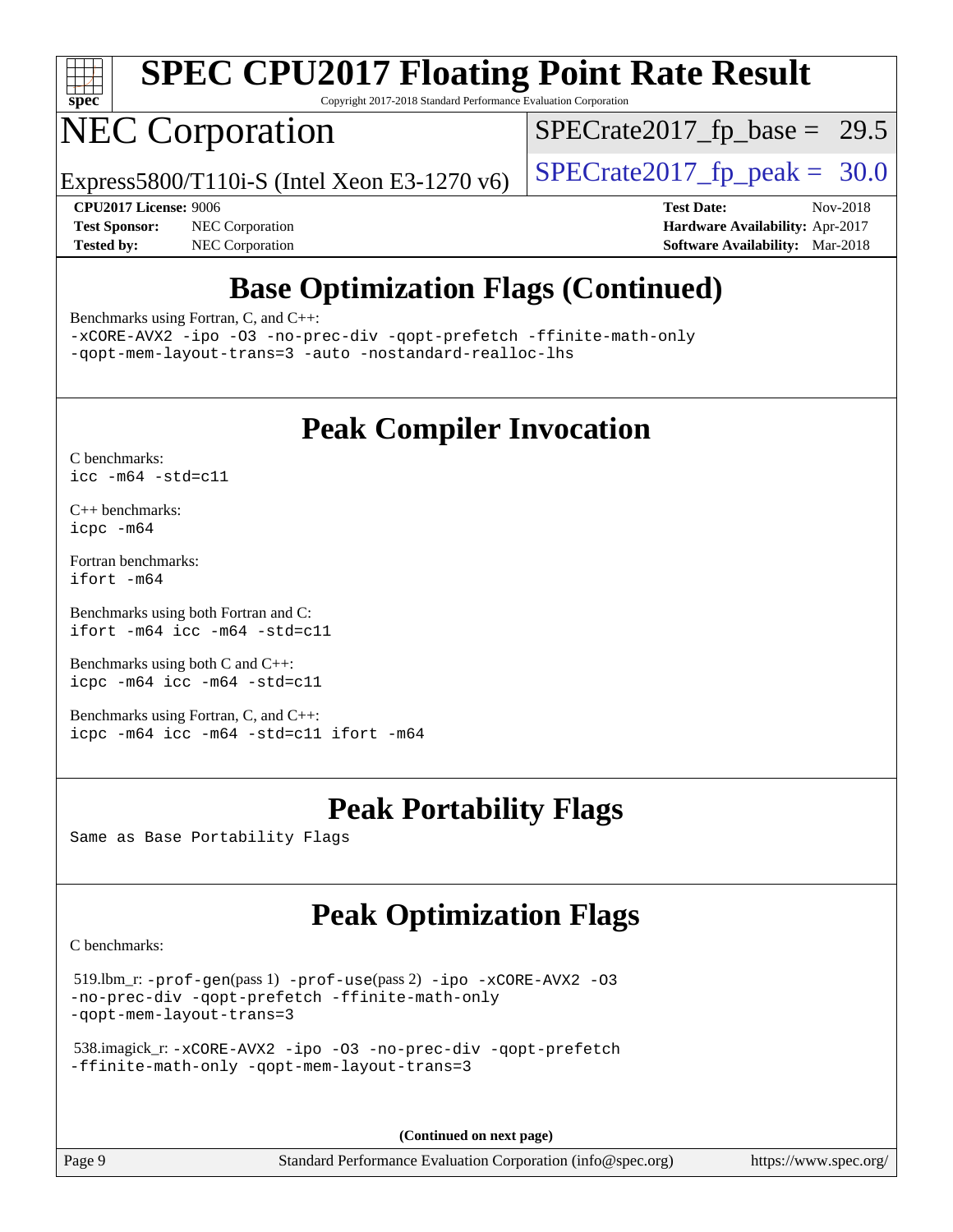

Copyright 2017-2018 Standard Performance Evaluation Corporation

# NEC Corporation

 $SPECTate2017_fp\_base = 29.5$ 

Express5800/T110i-S (Intel Xeon E3-1270 v6)  $\left|$  [SPECrate2017\\_fp\\_peak =](http://www.spec.org/auto/cpu2017/Docs/result-fields.html#SPECrate2017fppeak) 30.0

**[Test Sponsor:](http://www.spec.org/auto/cpu2017/Docs/result-fields.html#TestSponsor)** NEC Corporation **[Hardware Availability:](http://www.spec.org/auto/cpu2017/Docs/result-fields.html#HardwareAvailability)** Apr-2017 **[Tested by:](http://www.spec.org/auto/cpu2017/Docs/result-fields.html#Testedby)** NEC Corporation **[Software Availability:](http://www.spec.org/auto/cpu2017/Docs/result-fields.html#SoftwareAvailability)** Mar-2018

**[CPU2017 License:](http://www.spec.org/auto/cpu2017/Docs/result-fields.html#CPU2017License)** 9006 **[Test Date:](http://www.spec.org/auto/cpu2017/Docs/result-fields.html#TestDate)** Nov-2018

# **[Peak Optimization Flags \(Continued\)](http://www.spec.org/auto/cpu2017/Docs/result-fields.html#PeakOptimizationFlags)**

 $544$ .nab\_r: basepeak = yes

[C++ benchmarks:](http://www.spec.org/auto/cpu2017/Docs/result-fields.html#CXXbenchmarks)

 508.namd\_r: [-prof-gen](http://www.spec.org/cpu2017/results/res2018q4/cpu2017-20181112-09516.flags.html#user_peakPASS1_CXXFLAGSPASS1_LDFLAGS508_namd_r_prof_gen_5aa4926d6013ddb2a31985c654b3eb18169fc0c6952a63635c234f711e6e63dd76e94ad52365559451ec499a2cdb89e4dc58ba4c67ef54ca681ffbe1461d6b36)(pass 1) [-prof-use](http://www.spec.org/cpu2017/results/res2018q4/cpu2017-20181112-09516.flags.html#user_peakPASS2_CXXFLAGSPASS2_LDFLAGS508_namd_r_prof_use_1a21ceae95f36a2b53c25747139a6c16ca95bd9def2a207b4f0849963b97e94f5260e30a0c64f4bb623698870e679ca08317ef8150905d41bd88c6f78df73f19)(pass 2) [-ipo](http://www.spec.org/cpu2017/results/res2018q4/cpu2017-20181112-09516.flags.html#user_peakPASS1_CXXOPTIMIZEPASS2_CXXOPTIMIZE508_namd_r_f-ipo) [-xCORE-AVX2](http://www.spec.org/cpu2017/results/res2018q4/cpu2017-20181112-09516.flags.html#user_peakPASS2_CXXOPTIMIZE508_namd_r_f-xCORE-AVX2) [-O3](http://www.spec.org/cpu2017/results/res2018q4/cpu2017-20181112-09516.flags.html#user_peakPASS1_CXXOPTIMIZEPASS2_CXXOPTIMIZE508_namd_r_f-O3) [-no-prec-div](http://www.spec.org/cpu2017/results/res2018q4/cpu2017-20181112-09516.flags.html#user_peakPASS1_CXXOPTIMIZEPASS2_CXXOPTIMIZE508_namd_r_f-no-prec-div) [-qopt-prefetch](http://www.spec.org/cpu2017/results/res2018q4/cpu2017-20181112-09516.flags.html#user_peakPASS1_CXXOPTIMIZEPASS2_CXXOPTIMIZE508_namd_r_f-qopt-prefetch) [-ffinite-math-only](http://www.spec.org/cpu2017/results/res2018q4/cpu2017-20181112-09516.flags.html#user_peakPASS1_CXXOPTIMIZEPASS2_CXXOPTIMIZE508_namd_r_f_finite_math_only_cb91587bd2077682c4b38af759c288ed7c732db004271a9512da14a4f8007909a5f1427ecbf1a0fb78ff2a814402c6114ac565ca162485bbcae155b5e4258871) [-qopt-mem-layout-trans=3](http://www.spec.org/cpu2017/results/res2018q4/cpu2017-20181112-09516.flags.html#user_peakPASS1_CXXOPTIMIZEPASS2_CXXOPTIMIZE508_namd_r_f-qopt-mem-layout-trans_de80db37974c74b1f0e20d883f0b675c88c3b01e9d123adea9b28688d64333345fb62bc4a798493513fdb68f60282f9a726aa07f478b2f7113531aecce732043)

 510.parest\_r: [-xCORE-AVX2](http://www.spec.org/cpu2017/results/res2018q4/cpu2017-20181112-09516.flags.html#user_peakCXXOPTIMIZE510_parest_r_f-xCORE-AVX2) [-ipo](http://www.spec.org/cpu2017/results/res2018q4/cpu2017-20181112-09516.flags.html#user_peakCXXOPTIMIZE510_parest_r_f-ipo) [-O3](http://www.spec.org/cpu2017/results/res2018q4/cpu2017-20181112-09516.flags.html#user_peakCXXOPTIMIZE510_parest_r_f-O3) [-no-prec-div](http://www.spec.org/cpu2017/results/res2018q4/cpu2017-20181112-09516.flags.html#user_peakCXXOPTIMIZE510_parest_r_f-no-prec-div) [-qopt-prefetch](http://www.spec.org/cpu2017/results/res2018q4/cpu2017-20181112-09516.flags.html#user_peakCXXOPTIMIZE510_parest_r_f-qopt-prefetch) [-ffinite-math-only](http://www.spec.org/cpu2017/results/res2018q4/cpu2017-20181112-09516.flags.html#user_peakCXXOPTIMIZE510_parest_r_f_finite_math_only_cb91587bd2077682c4b38af759c288ed7c732db004271a9512da14a4f8007909a5f1427ecbf1a0fb78ff2a814402c6114ac565ca162485bbcae155b5e4258871) [-qopt-mem-layout-trans=3](http://www.spec.org/cpu2017/results/res2018q4/cpu2017-20181112-09516.flags.html#user_peakCXXOPTIMIZE510_parest_r_f-qopt-mem-layout-trans_de80db37974c74b1f0e20d883f0b675c88c3b01e9d123adea9b28688d64333345fb62bc4a798493513fdb68f60282f9a726aa07f478b2f7113531aecce732043)

[Fortran benchmarks](http://www.spec.org/auto/cpu2017/Docs/result-fields.html#Fortranbenchmarks):

503.bwaves\_r: basepeak = yes

```
 549.fotonik3d_r: -xCORE-AVX2 -ipo -O3 -no-prec-div -qopt-prefetch
-ffinite-math-only -qopt-mem-layout-trans=3 -auto
-nostandard-realloc-lhs
```
 554.roms\_r: [-prof-gen](http://www.spec.org/cpu2017/results/res2018q4/cpu2017-20181112-09516.flags.html#user_peakPASS1_FFLAGSPASS1_LDFLAGS554_roms_r_prof_gen_5aa4926d6013ddb2a31985c654b3eb18169fc0c6952a63635c234f711e6e63dd76e94ad52365559451ec499a2cdb89e4dc58ba4c67ef54ca681ffbe1461d6b36)(pass 1) [-prof-use](http://www.spec.org/cpu2017/results/res2018q4/cpu2017-20181112-09516.flags.html#user_peakPASS2_FFLAGSPASS2_LDFLAGS554_roms_r_prof_use_1a21ceae95f36a2b53c25747139a6c16ca95bd9def2a207b4f0849963b97e94f5260e30a0c64f4bb623698870e679ca08317ef8150905d41bd88c6f78df73f19)(pass 2) [-ipo](http://www.spec.org/cpu2017/results/res2018q4/cpu2017-20181112-09516.flags.html#user_peakPASS1_FOPTIMIZEPASS2_FOPTIMIZE554_roms_r_f-ipo) [-xCORE-AVX2](http://www.spec.org/cpu2017/results/res2018q4/cpu2017-20181112-09516.flags.html#user_peakPASS2_FOPTIMIZE554_roms_r_f-xCORE-AVX2) [-O3](http://www.spec.org/cpu2017/results/res2018q4/cpu2017-20181112-09516.flags.html#user_peakPASS1_FOPTIMIZEPASS2_FOPTIMIZE554_roms_r_f-O3) [-no-prec-div](http://www.spec.org/cpu2017/results/res2018q4/cpu2017-20181112-09516.flags.html#user_peakPASS1_FOPTIMIZEPASS2_FOPTIMIZE554_roms_r_f-no-prec-div) [-qopt-prefetch](http://www.spec.org/cpu2017/results/res2018q4/cpu2017-20181112-09516.flags.html#user_peakPASS1_FOPTIMIZEPASS2_FOPTIMIZE554_roms_r_f-qopt-prefetch) [-ffinite-math-only](http://www.spec.org/cpu2017/results/res2018q4/cpu2017-20181112-09516.flags.html#user_peakPASS1_FOPTIMIZEPASS2_FOPTIMIZE554_roms_r_f_finite_math_only_cb91587bd2077682c4b38af759c288ed7c732db004271a9512da14a4f8007909a5f1427ecbf1a0fb78ff2a814402c6114ac565ca162485bbcae155b5e4258871) [-qopt-mem-layout-trans=3](http://www.spec.org/cpu2017/results/res2018q4/cpu2017-20181112-09516.flags.html#user_peakPASS1_FOPTIMIZEPASS2_FOPTIMIZE554_roms_r_f-qopt-mem-layout-trans_de80db37974c74b1f0e20d883f0b675c88c3b01e9d123adea9b28688d64333345fb62bc4a798493513fdb68f60282f9a726aa07f478b2f7113531aecce732043) [-auto](http://www.spec.org/cpu2017/results/res2018q4/cpu2017-20181112-09516.flags.html#user_peakPASS2_FOPTIMIZE554_roms_r_f-auto) [-nostandard-realloc-lhs](http://www.spec.org/cpu2017/results/res2018q4/cpu2017-20181112-09516.flags.html#user_peakEXTRA_FOPTIMIZE554_roms_r_f_2003_std_realloc_82b4557e90729c0f113870c07e44d33d6f5a304b4f63d4c15d2d0f1fab99f5daaed73bdb9275d9ae411527f28b936061aa8b9c8f2d63842963b95c9dd6426b8a)

[Benchmarks using both Fortran and C](http://www.spec.org/auto/cpu2017/Docs/result-fields.html#BenchmarksusingbothFortranandC):

```
 521.wrf_r: -prof-gen(pass 1) -prof-use(pass 2) -ipo -xCORE-AVX2 -O3
-no-prec-div -qopt-prefetch -ffinite-math-only
-qopt-mem-layout-trans=3 -auto -nostandard-realloc-lhs
```
 $527$ .cam $4$ \_r: basepeak = yes

[Benchmarks using both C and C++](http://www.spec.org/auto/cpu2017/Docs/result-fields.html#BenchmarksusingbothCandCXX):

```
 511.povray_r: -prof-gen(pass 1) -prof-use(pass 2) -ipo -xCORE-AVX2 -O3
-no-prec-div -qopt-prefetch -ffinite-math-only
-qopt-mem-layout-trans=3
```
 526.blender\_r: [-xCORE-AVX2](http://www.spec.org/cpu2017/results/res2018q4/cpu2017-20181112-09516.flags.html#user_peakCOPTIMIZECXXOPTIMIZE526_blender_r_f-xCORE-AVX2) [-ipo](http://www.spec.org/cpu2017/results/res2018q4/cpu2017-20181112-09516.flags.html#user_peakCOPTIMIZECXXOPTIMIZE526_blender_r_f-ipo) [-O3](http://www.spec.org/cpu2017/results/res2018q4/cpu2017-20181112-09516.flags.html#user_peakCOPTIMIZECXXOPTIMIZE526_blender_r_f-O3) [-no-prec-div](http://www.spec.org/cpu2017/results/res2018q4/cpu2017-20181112-09516.flags.html#user_peakCOPTIMIZECXXOPTIMIZE526_blender_r_f-no-prec-div) [-qopt-prefetch](http://www.spec.org/cpu2017/results/res2018q4/cpu2017-20181112-09516.flags.html#user_peakCOPTIMIZECXXOPTIMIZE526_blender_r_f-qopt-prefetch) [-ffinite-math-only](http://www.spec.org/cpu2017/results/res2018q4/cpu2017-20181112-09516.flags.html#user_peakCOPTIMIZECXXOPTIMIZE526_blender_r_f_finite_math_only_cb91587bd2077682c4b38af759c288ed7c732db004271a9512da14a4f8007909a5f1427ecbf1a0fb78ff2a814402c6114ac565ca162485bbcae155b5e4258871) [-qopt-mem-layout-trans=3](http://www.spec.org/cpu2017/results/res2018q4/cpu2017-20181112-09516.flags.html#user_peakCOPTIMIZECXXOPTIMIZE526_blender_r_f-qopt-mem-layout-trans_de80db37974c74b1f0e20d883f0b675c88c3b01e9d123adea9b28688d64333345fb62bc4a798493513fdb68f60282f9a726aa07f478b2f7113531aecce732043)

[Benchmarks using Fortran, C, and C++:](http://www.spec.org/auto/cpu2017/Docs/result-fields.html#BenchmarksusingFortranCandCXX)

507.cactuBSSN\_r: basepeak = yes